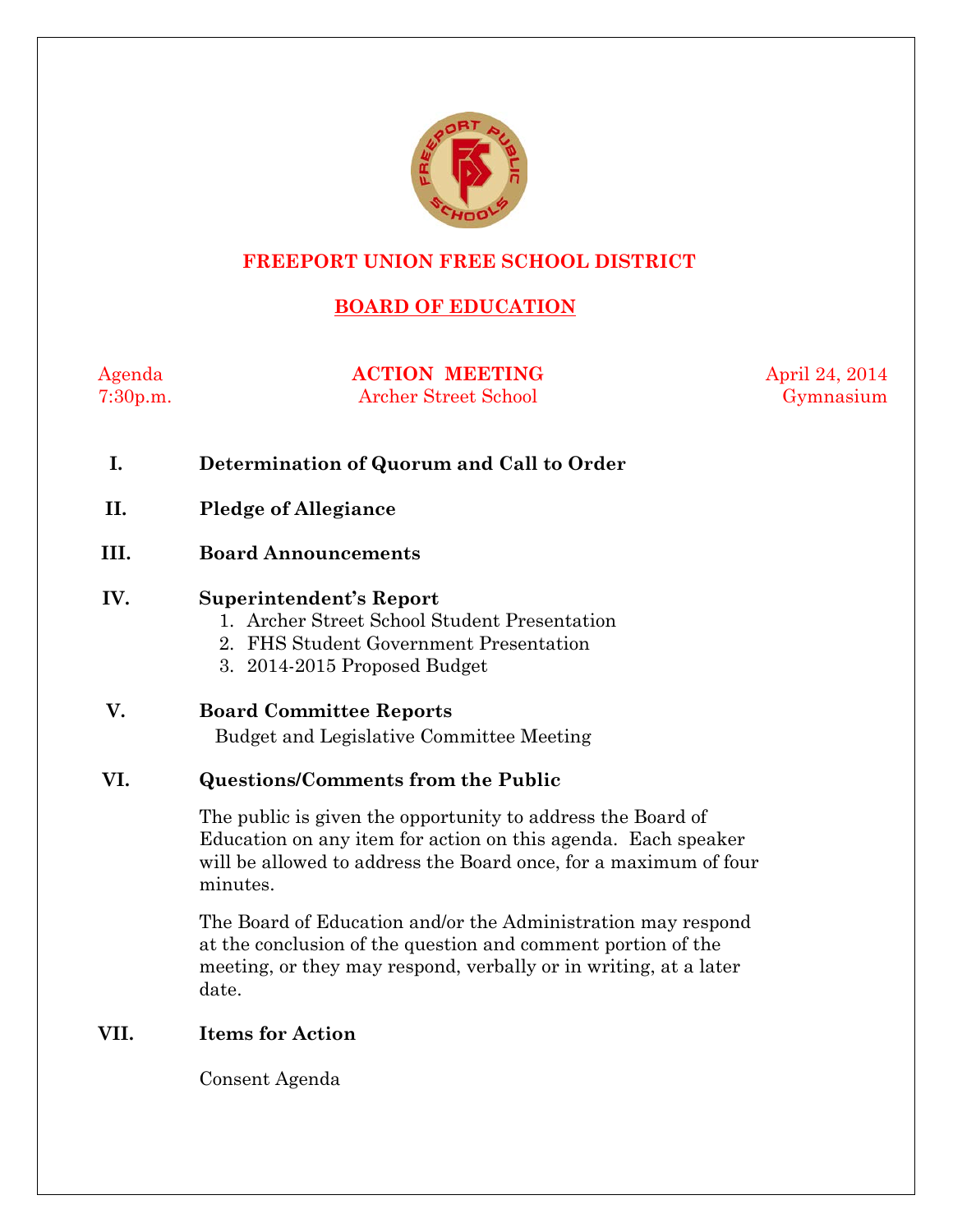### **Consent Agenda Items:**

**BE IT RESOLVED that the Board of Education of the Freeport Union Free School District hereby approves the following items; A; B 1; C 1.**

# **Consent Approve**

|       | A.        | Acceptance of the Minutes of the Board of Education                                                                                                                                                                                                                                                                                                                                                                       | TAB <sub>1</sub>                                                                                                                                      |
|-------|-----------|---------------------------------------------------------------------------------------------------------------------------------------------------------------------------------------------------------------------------------------------------------------------------------------------------------------------------------------------------------------------------------------------------------------------------|-------------------------------------------------------------------------------------------------------------------------------------------------------|
|       | <b>B.</b> | <b>Personnel Actions</b><br>1. Leave of Absence                                                                                                                                                                                                                                                                                                                                                                           | TAB <sub>2</sub>                                                                                                                                      |
|       | C.        | <b>Education</b><br>1. Acceptance of the Minutes from the Committees on<br>Special Education and Preschool Education                                                                                                                                                                                                                                                                                                      | TAB <sub>3</sub>                                                                                                                                      |
| VIII. |           |                                                                                                                                                                                                                                                                                                                                                                                                                           |                                                                                                                                                       |
|       | A.        | Personnel<br>1. Retirement of Staff<br>2. Granting of Tenure<br>3. Approval of Stipulation of Agreement                                                                                                                                                                                                                                                                                                                   | TAB <sub>4</sub><br>TAB <sub>5</sub><br>TAB <sub>6</sub>                                                                                              |
|       | <b>B.</b> | <b>Education</b><br>1. Approval of Student Travel<br>2. Approval of Student Travel-International<br>3. Approval of Consultants                                                                                                                                                                                                                                                                                            | TAB <sub>7</sub><br>TAB <sub>8</sub><br>TAB <sub>9</sub>                                                                                              |
|       | C.        | Finance<br>Budget Transfer – General Fund – April 2014<br>1.<br>Adoption of the Proposed 2014-2015 School Budget<br>2.<br><b>BOCES</b> Administrative Operations Budget Vote<br>3.<br><b>BOCES</b> Trustee Election<br>$\overline{4}$ .<br>Acceptance of Scholarships<br>5.<br>6. Acceptance of Scholarships<br>7. Acceptance of a Scholarship<br>8. Authorization to Sign an Agreement<br>9. Appointment of a Consultant | <b>TAB 10</b><br><b>TAB 11</b><br><b>TAB 12</b><br><b>TAB 13</b><br><b>TAB 14</b><br><b>TAB 15</b><br><b>TAB 16</b><br><b>TAB 17</b><br><b>TAB 18</b> |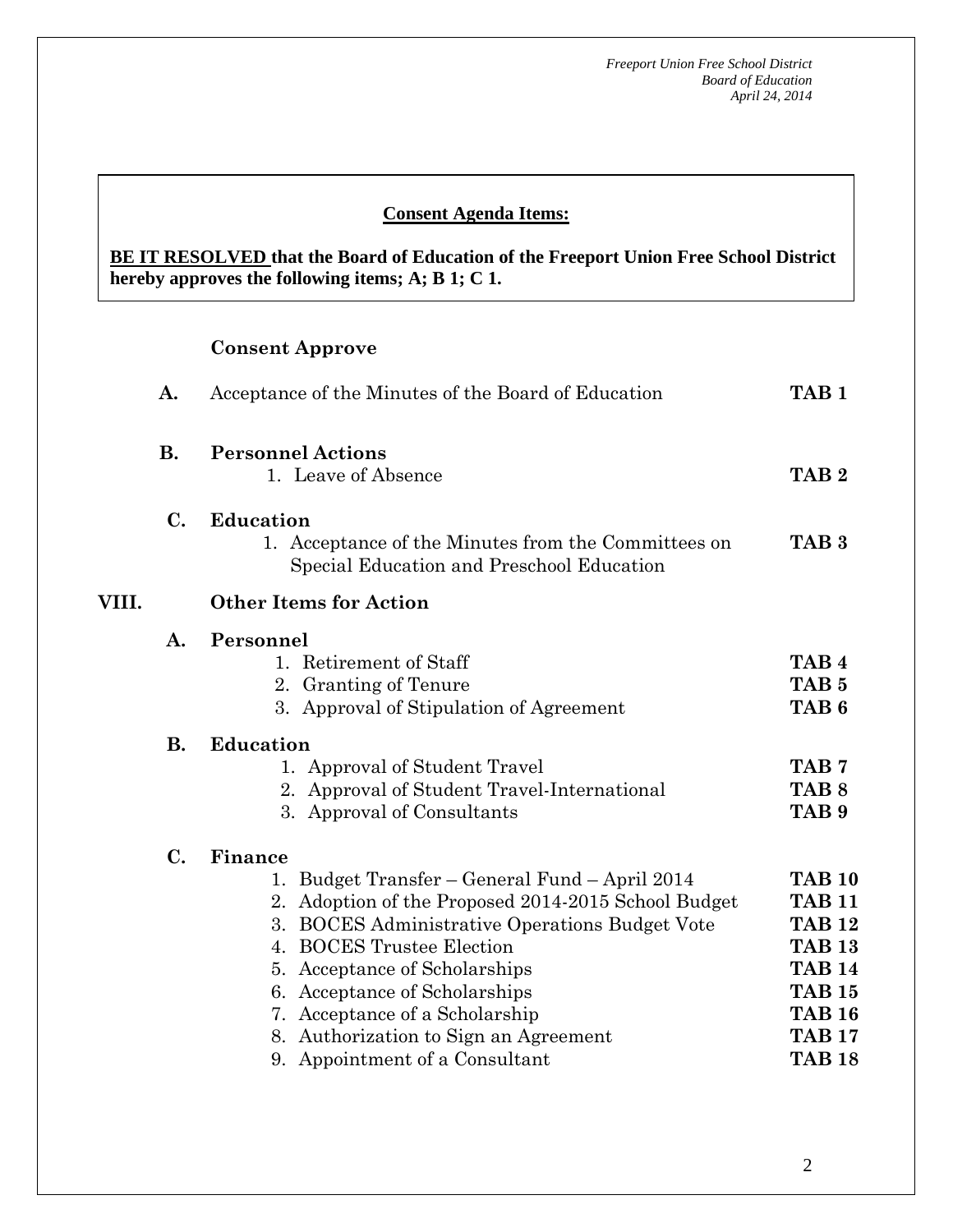# **D. Other Reports to the Board**

**TAB 19**

**1.** High School Funds Report

### **IX. Questions/Comments from the Public on Other Topics**

At this time, the public is given the opportunity to address the Board of Education on any topic. Each speaker will be allowed to address the Board once, for a maximum of **four** minutes.

The Board of Education and/or the Administration may respond at the conclusion of the question and comment portion of the meeting, or they may respond, in writing, at a later date.

- **X. Board Comments**
- **XI. Superintendent Comments**
- **XII. Adjournment**

### **Next Meeting**

**XIII.**

The next proposed meeting of the Board of Education will be held on May 7, 2014 at Caroline G. Atkinson School. All meetings begin at 7:30 p.m. unless otherwise noted.

Register to vote: Monday through Friday between 8:30 a.m. and 3:30 p.m. at the Administration Building, 235 N. Ocean Avenue. If you wish to vote in the May 20, 2014 election, you must register by May 13, 2014.

**Visit our website at [www.freeportschools.org](http://www.freeportschools.org/)**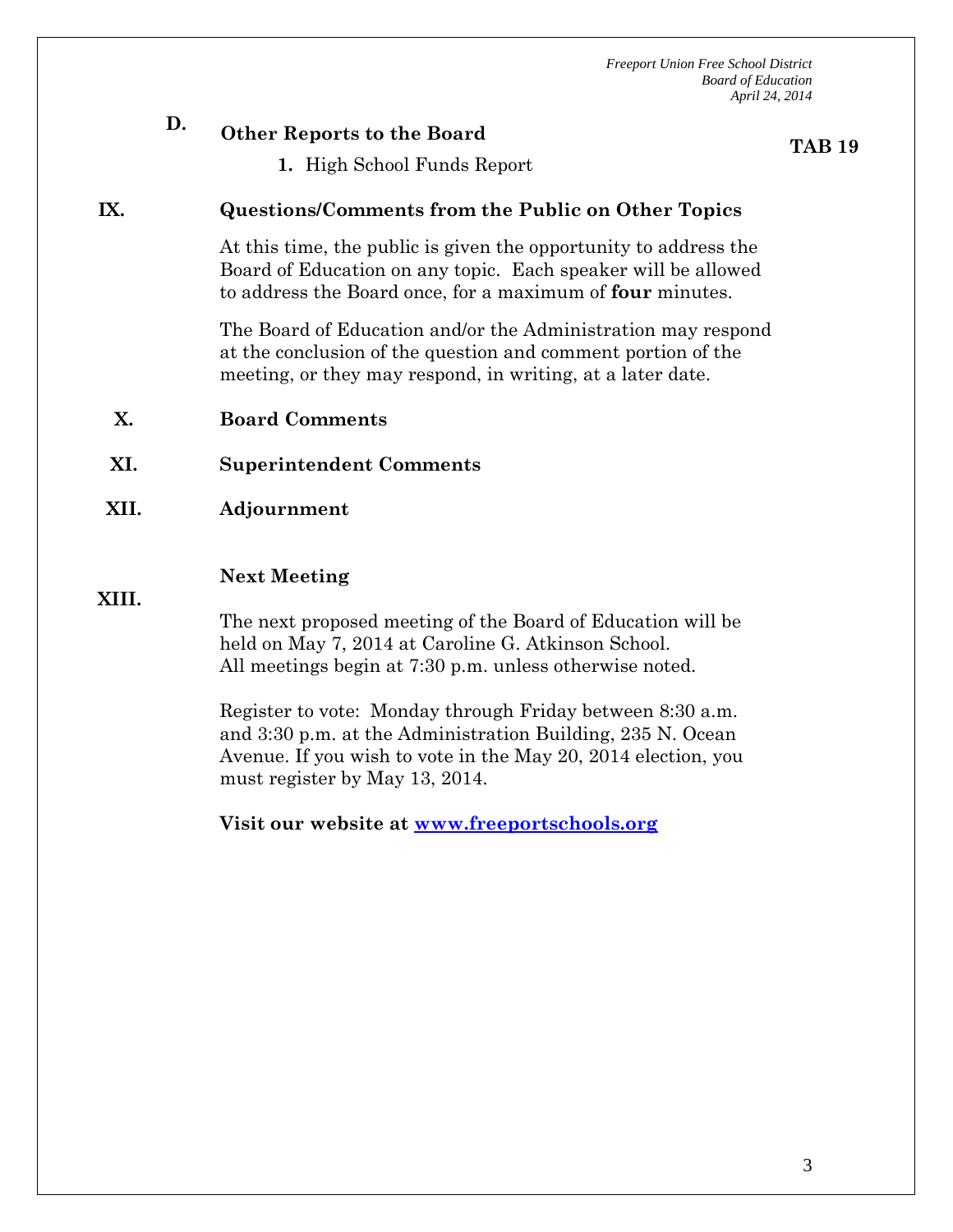# **Consent Agenda Items:**

**BE IT RESOLVED,** that the Board of Education of the Freeport Union Free School District hereby approves the following items; A; B 1; C.

## **BACK UP MATERIAL FOR CONSENT AGENDA ACTION ITEMS IN TABS 1-3**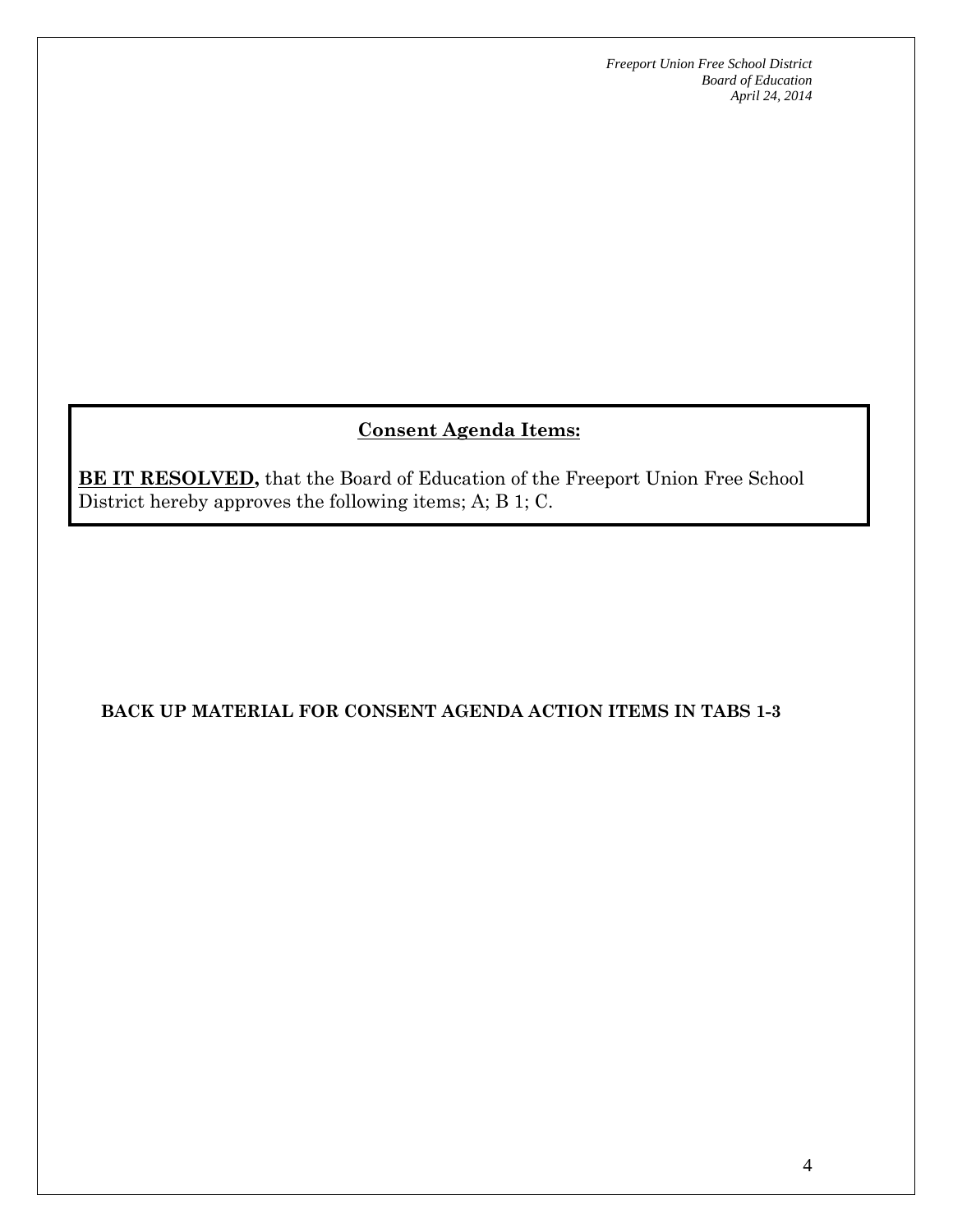## **Acceptance of the Minutes**

**BE IT RESOLVED** that the Board of Education of the Freeport Union Free School District hereby accepts the minutes of the following meetings as written:

March 26, 2014, April 9, 2014.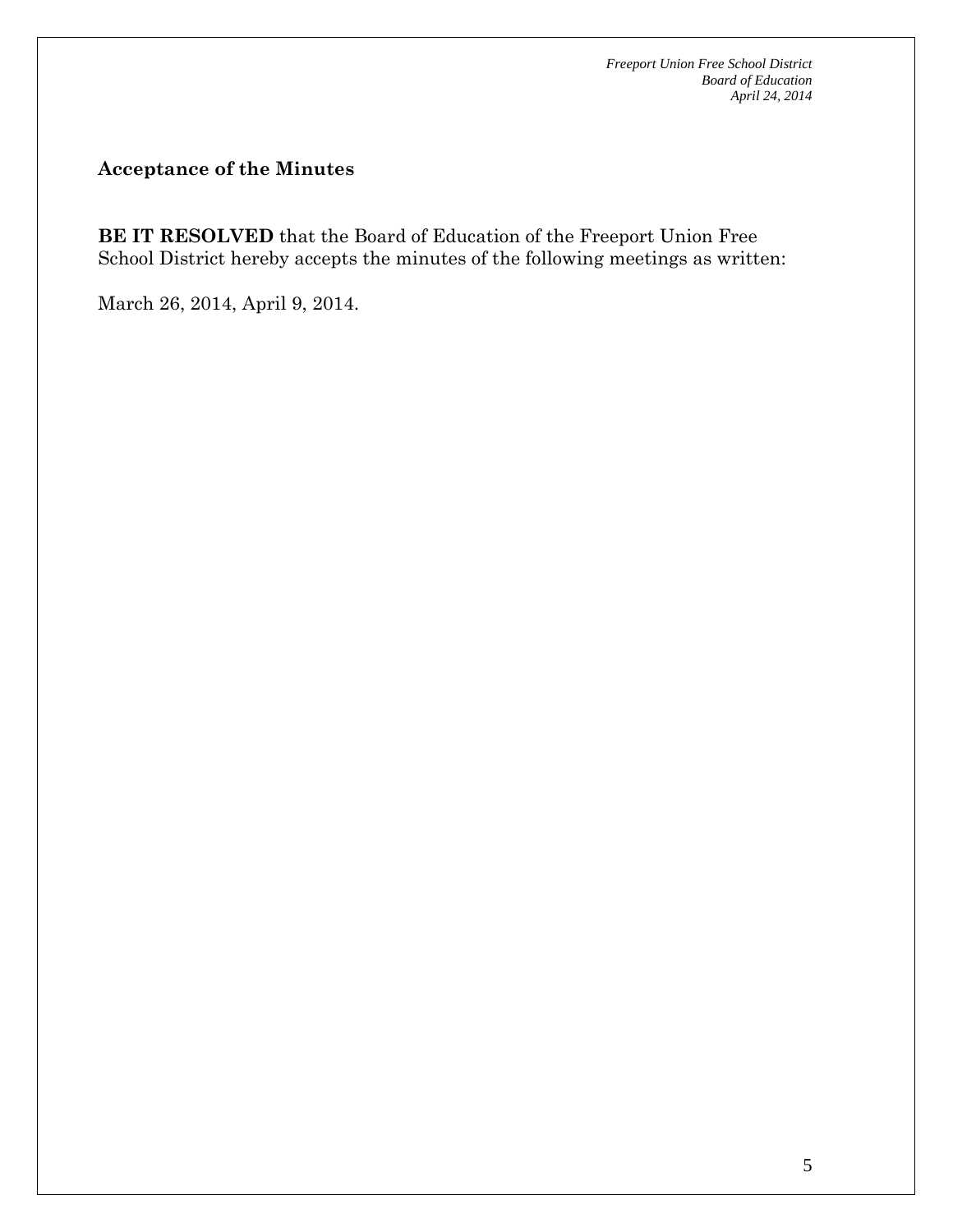### **Personnel**

### **Leave of Absence**

**BE IT RESOLVED**, that the Board of Education of the Freeport Union Free School District hereby grants a request for leave of absence as listed below:

- 1. **Eddie Chavez**, Groundskeeper, effective March 17, 2014 through May 4, 2014, for health reasons, FMLA.
- 2. **Jennifer Ford**, part-time Teaching Assistant, effective March 24, 2014 through April 7, 2014, for health reasons.
- 3. **Andrew Hunter**, Security Aide, effective April 8, 2014 through May 20, 2014, for health reasons.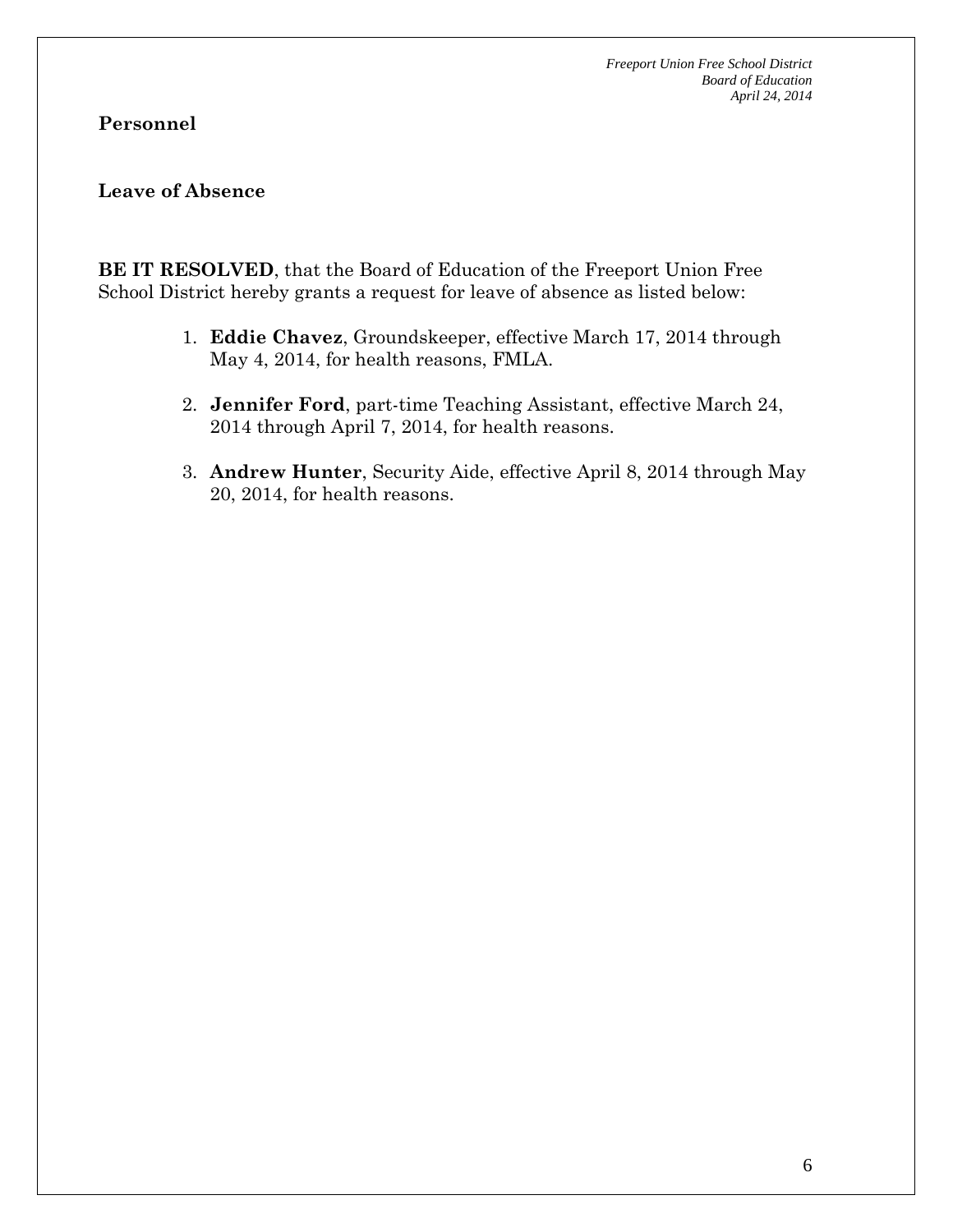### **Education**

### **CSE/CPSE Minutes**

**BE IT RESOLVED,** that the Board of Education of the Freeport Union Free School District hereby accepts the minutes of the meetings of the Committees on Special Education and Preschool Special Education for the following dates:

January 30, 2014;

February 4, 7, 11, 12, 13, 24, 26, 28, 2014;

March 3, 4, 7, 10, 11, 12, 13, 18, 19, 20, 21, 24, 25, 26, 27, 28, 2014;

April 3, 4, 2014.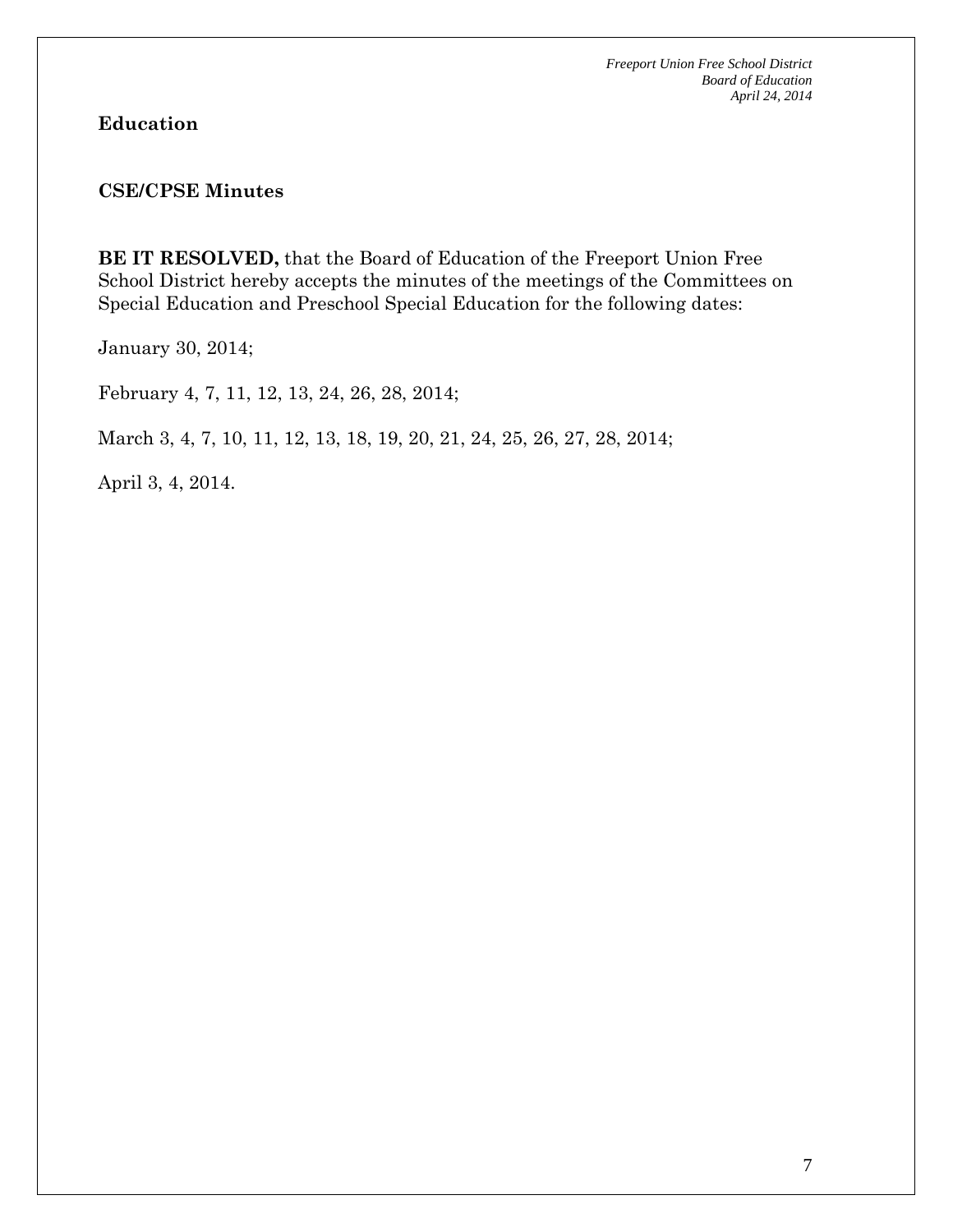### **Personnel**

### **Retirement of Staff**

**BE IT RESOLVED,** that the Board of Education of the Freeport Union Free School District hereby accepts the letter of resignation for the purpose of retirement from the following staff member as listed:

- 1. **Sandra Morvitz**, Speech Teacher, effective, close of business June 30, 2014, after serving the children of Freeport for more than 16 years.
- 2. **Florence Brown,** effective, close of business June 30, 2014, after serving the children of Freeport for more than 35 years.
- 3. **J. Lisa Denis**, full-time Teaching Assistant, effective, close of business August 24, 2014, after serving the children of Freeport for more than 11 years.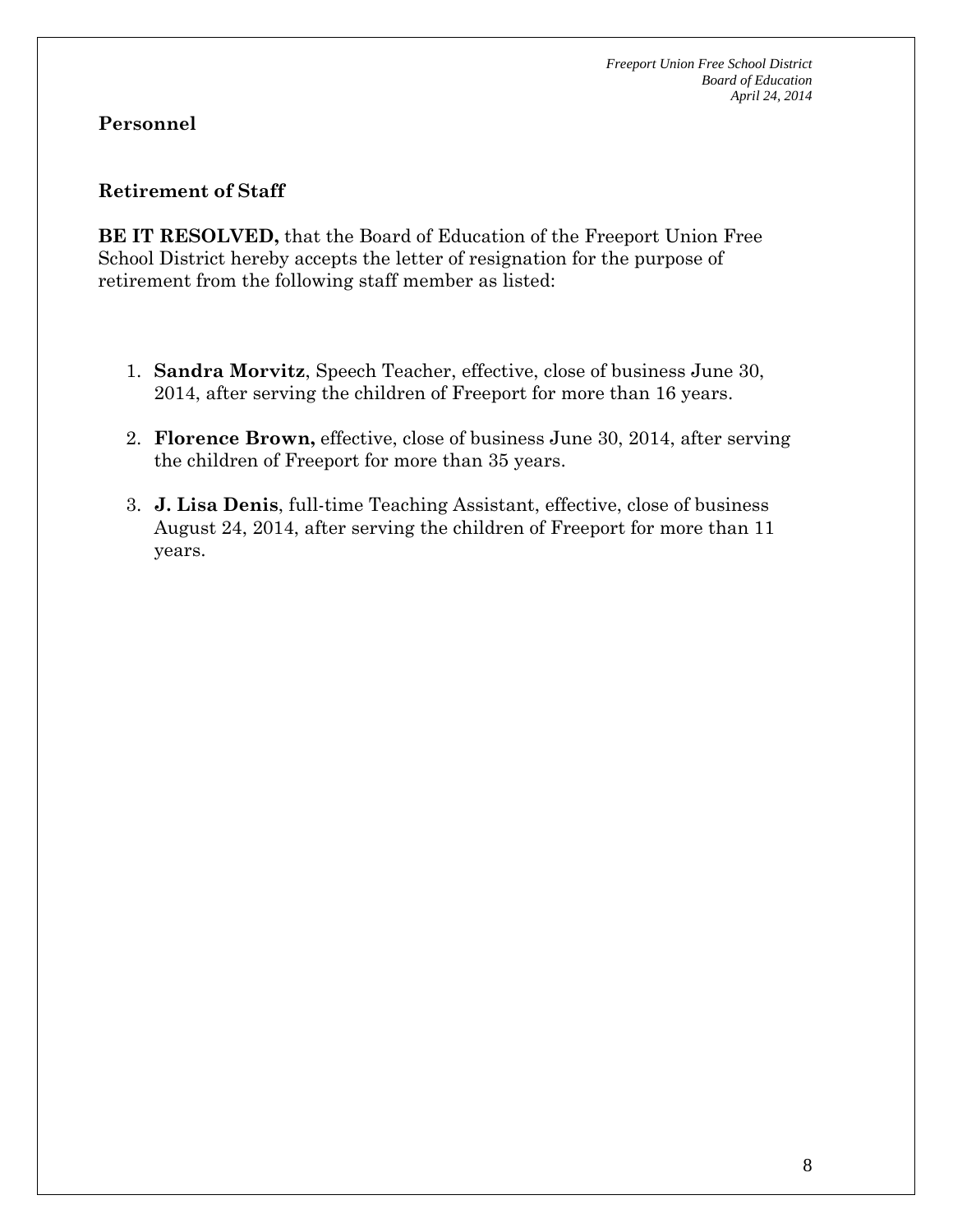# **Personnel**

# **Granting of Tenure**

**BE IT RESOLVED,** that the Board of Education of the Freeport Union Free School District hereby grants tenure status to the following individual(s):

| <b>Teaching Assistant(s)</b> |               |                           |                    |  |  |  |  |  |
|------------------------------|---------------|---------------------------|--------------------|--|--|--|--|--|
| <b>NAME</b>                  | <b>SCHOOL</b> | <b>TENURE AREA</b>        | <b>TENURE DATE</b> |  |  |  |  |  |
| Elizabeth<br>Franklyn        | Atkinson      | <b>Teaching Assistant</b> | May 6, 2014        |  |  |  |  |  |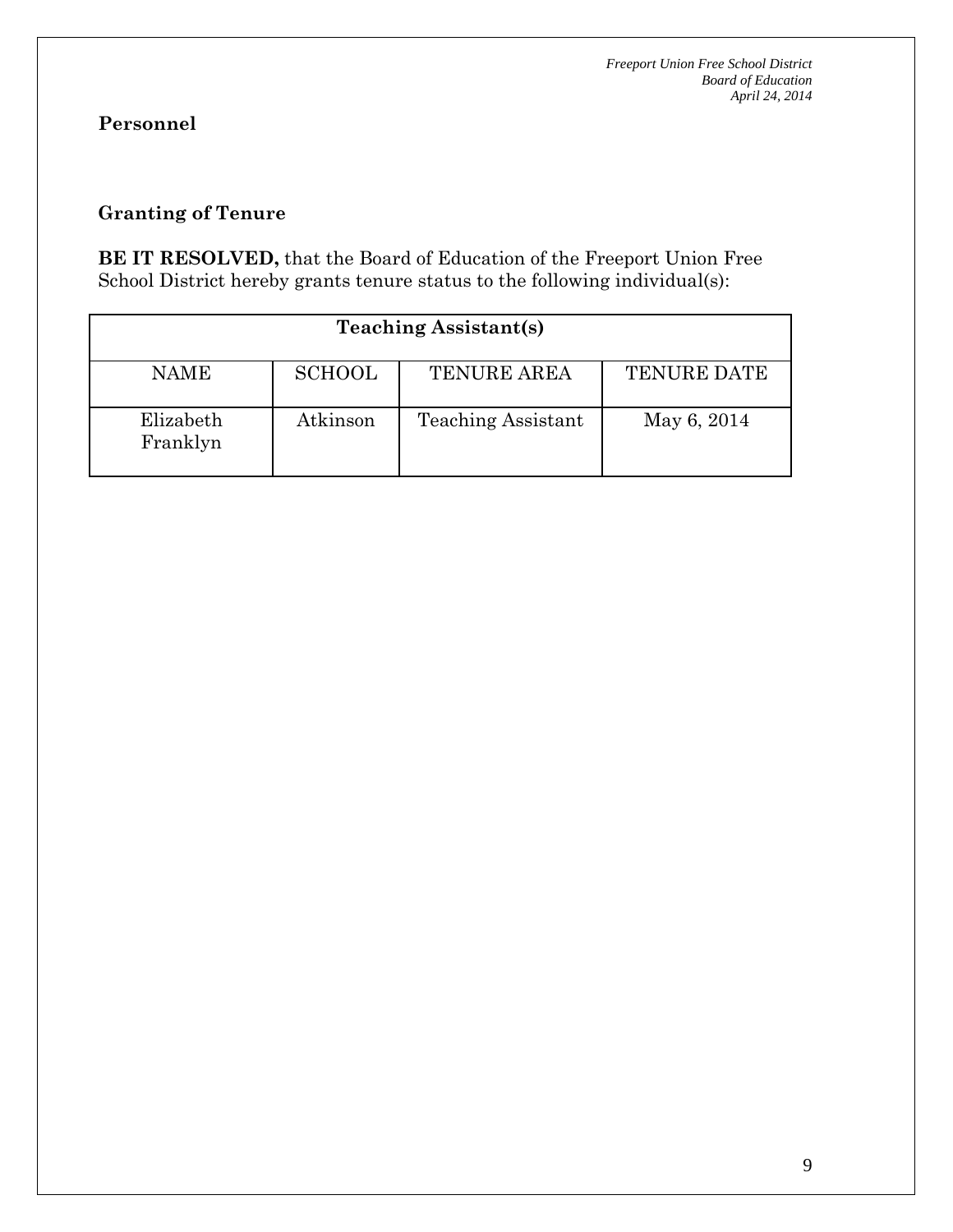**Personnel**

**Acceptance of Stipulation of Agreement**

**BE IT RESOLVED,** that the Board of Education of the Freeport Union Free School District hereby accepts the Stipulation of agreement for full year 6<sup>th</sup> period assignment between the Freeport Teachers Association and the Freeport Union Free School District. The Board hereby directs the Superintendent to effectuate payment to the individual teachers affected in the amount agreed upon, retroactive to February 1, 2014.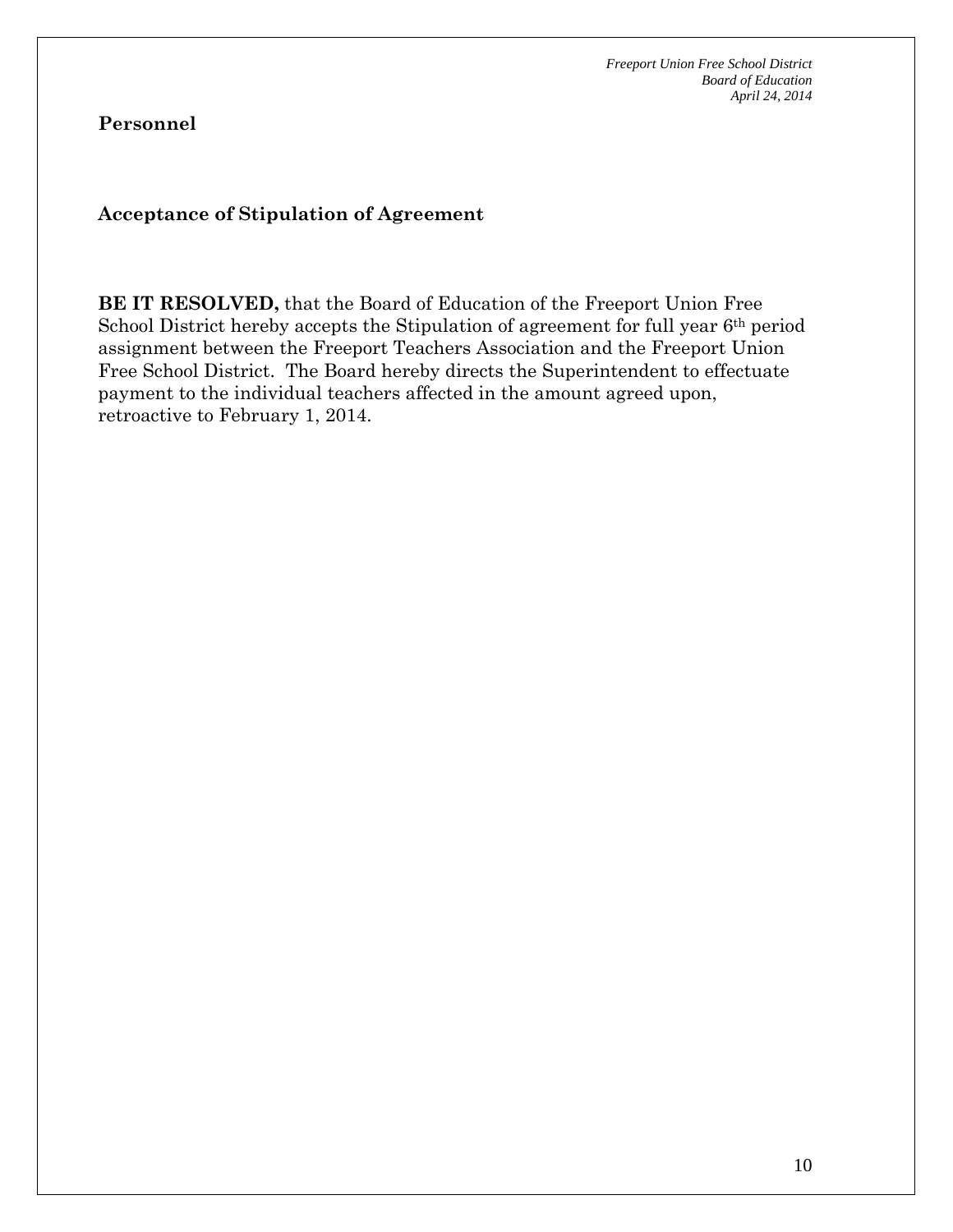**Education**

# **Approval of Student Travel -DECA International Career Conference.**

**BE IT RESOLVED,** that the Board of Education of the Freeport Union Free School District hereby authorizes Freeport High School to conduct a field trip to Atlanta GA for DECA students to participate in a competition and to expand opportunities for career awareness, leadership development, and cultivation of social intelligence.

**BE IT FURTHER RESOLVED,** that said authorization is subject to availability of chaperones and to Freeport High School's compliance with all insurance, health, safety and financial guidelines as indicated in the Administrative Procedures.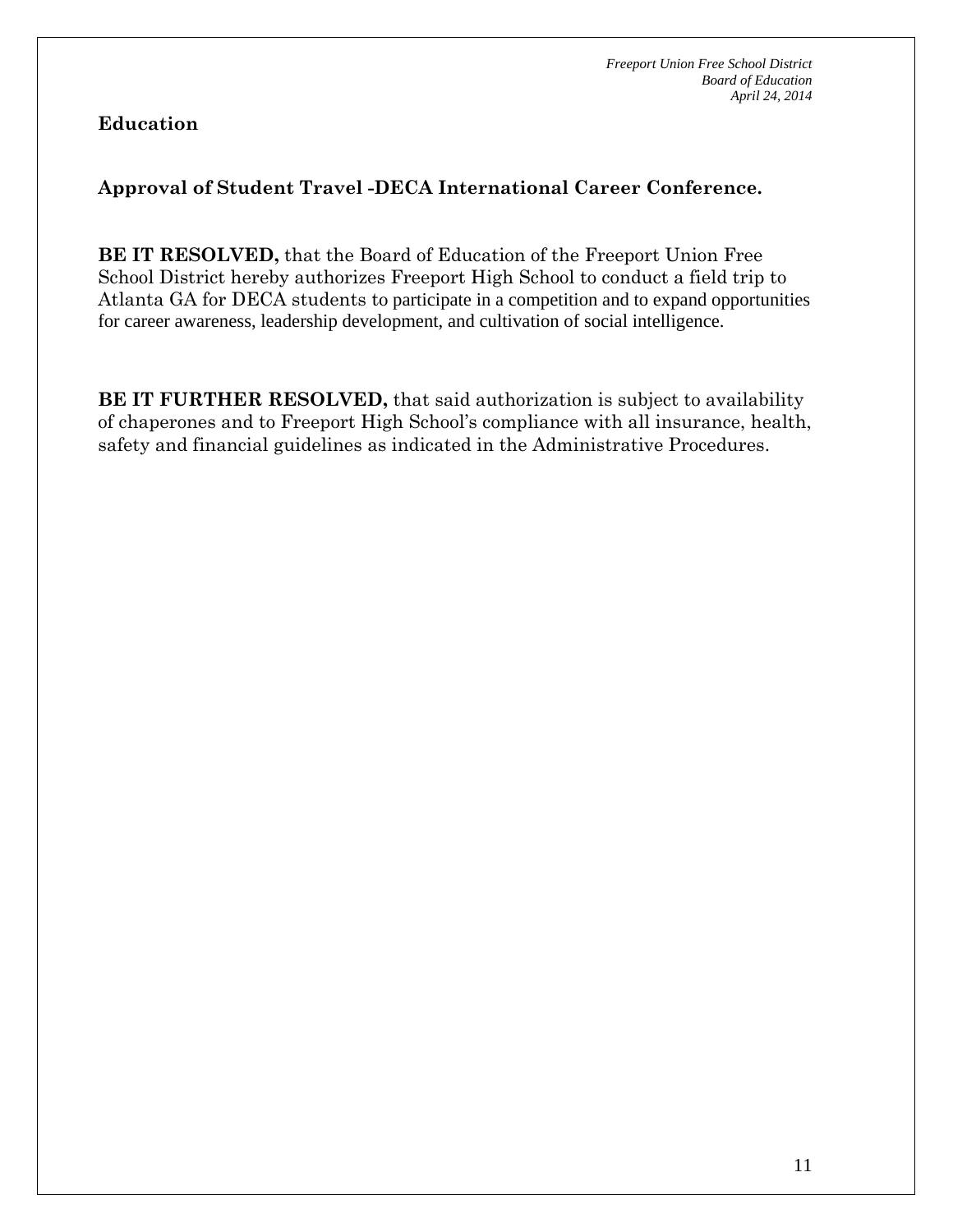**Education**

## **Overnight Field Trip/International Travel**

**BE IT RESOLVED** that the Board of Education of the Freeport Union Free School District hereby authorizes Freeport High School to conduct a field trip to Madrid, Granada, Seville, and Morocco from April 2nd through April 11th 2015.

**BE IT FURTHER RESOLVED** that said authorization is subject to availability of chaperones and to Freeport High School's compliance with all insurance, health, safety, and financial guidelines as indicated in the Administrative Procedure for overnight, off-Long Island, field trips.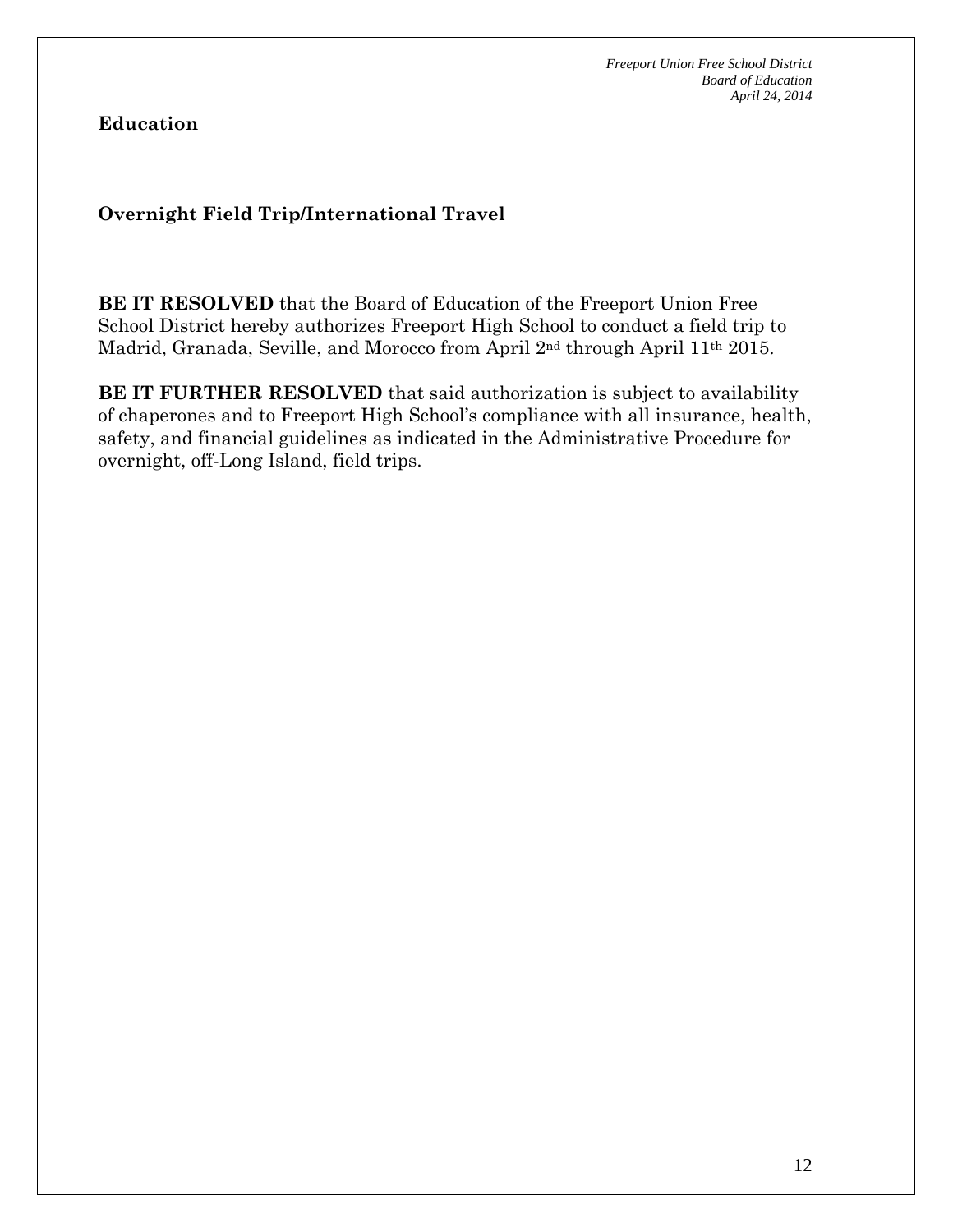# **Education**

# **Approval of Consultants**

**BE IT RESOLVED,** that the Board of Education of the Freeport Union Free School District hereby approves the agreement between the following consultant(s) and the Freeport Union Free School District, as per the attached list for; and

**BE IT FURTHER RESOLVED**, that the Board of Education authorizes the Superintendent (or his designee) to execute said agreements on its behalf.

| Consultant                                       | <b>Scope of Work</b>                                                                                                                                                                |        | Cost                | <b>Funding Source</b>                                                           |
|--------------------------------------------------|-------------------------------------------------------------------------------------------------------------------------------------------------------------------------------------|--------|---------------------|---------------------------------------------------------------------------------|
| Deborah Brave                                    | Freeport High School. Life Skills<br>Travel Program for Special<br>Education Students to learn how<br>to ride on public transit, navigate<br>signs, prepare for permit test,<br>etc | $9-12$ | \$2,856.            | $21st$ century Grant                                                            |
| <b>Steven Vacarro</b>                            | Program for students to<br>develop vocational network/job<br>readiness skills and job<br>placement opportunity. (Part<br>time and summer positions)                                 | $9-12$ | \$1,402.            | $21st$ century Grant                                                            |
| Informed<br>Decision<br>Services, INC.           | Project Evaluation as required<br>for the Strengthening teacher<br>Leader Effectiveness grant.<br>4/1/14-6/30/15                                                                    | $K-12$ | \$26,080            | Strengthening<br>Teacher and Leader<br><b>Effectiveness Grant</b><br>3          |
| Pat Belfi                                        | Mentor Facilitator for Teacher<br>Mentor Program                                                                                                                                    | $K-12$ | \$7,500             | <b>Teacher Mentor</b><br>Grant                                                  |
| Freeport<br>Teacher Center<br>Richard<br>Johnson | Strengthening Teacher<br>Leader Effectiveness Grant<br>Professional Development in<br>Technology Integration                                                                        | $K-12$ | \$1289              | Strengthening<br><b>Teacher Leader</b><br><b>Effectiveness Grant</b><br>(STLE3) |
| Cradle of<br>Aviation<br>Museum                  | Year 1-Museum In A Box-<br>Outreach brings hands-on<br>minds-on project based<br>activities to schools.<br>Year 2-Webinars and<br>Professional Development                          | $7-10$ | \$18,000<br>\$8,000 | Strengthening<br>Teacher Leader<br><b>Effectiveness Grant</b><br>(STLE3)        |
| Robert<br>Dellamore                              | Healthy food cooking<br>demonstrations. Four grade<br>level assemblies and four<br>parent workshops.                                                                                |        | \$4,000             | Carol White PEP<br>grant                                                        |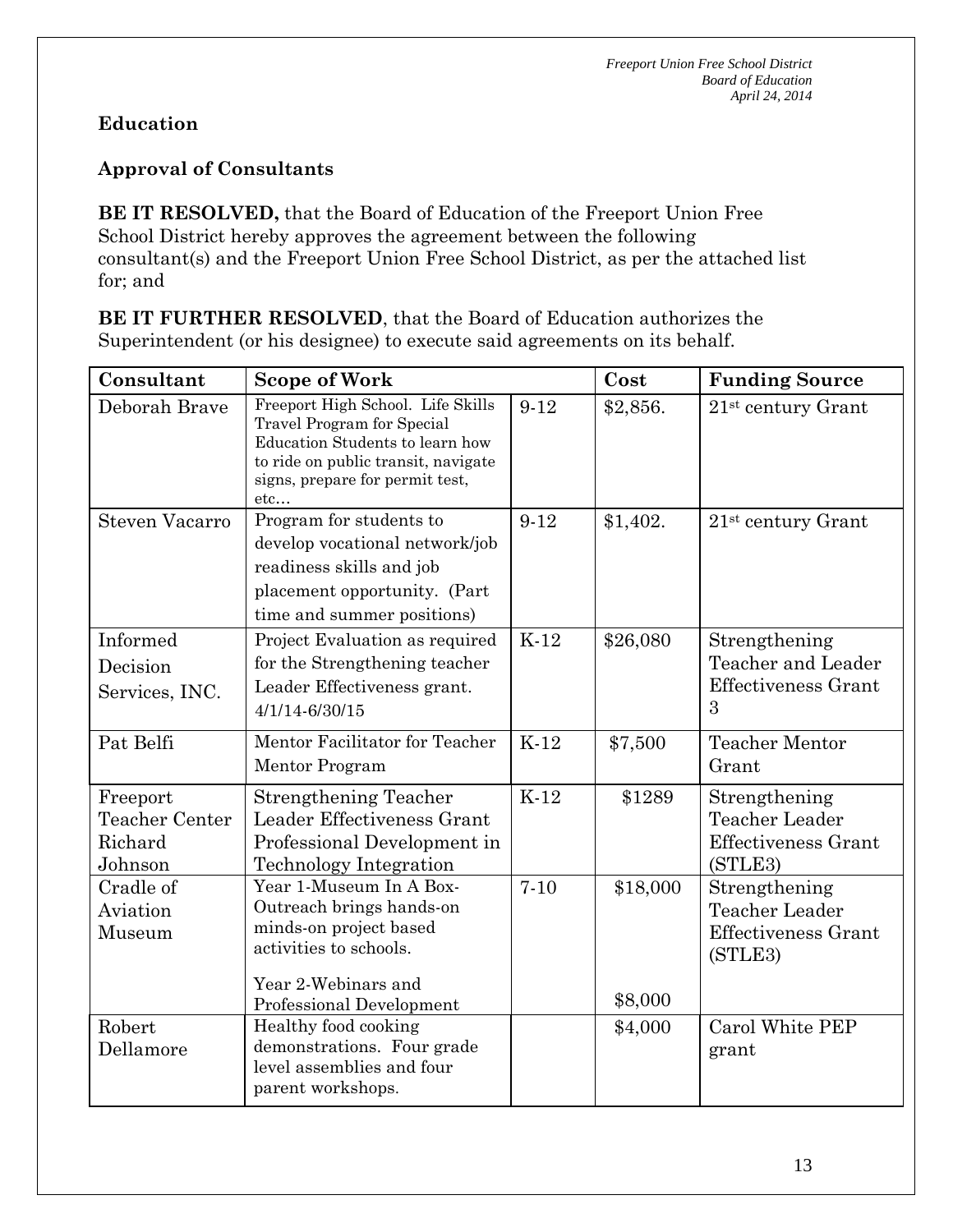**Finance**

## **Budget Transfers – April, 2014 General Fund**

**BE IT RESOLVED,** that the Board of Education of the Freeport Union Free School District hereby approves the attached Budget Transfer within the General Fund for April, 2014.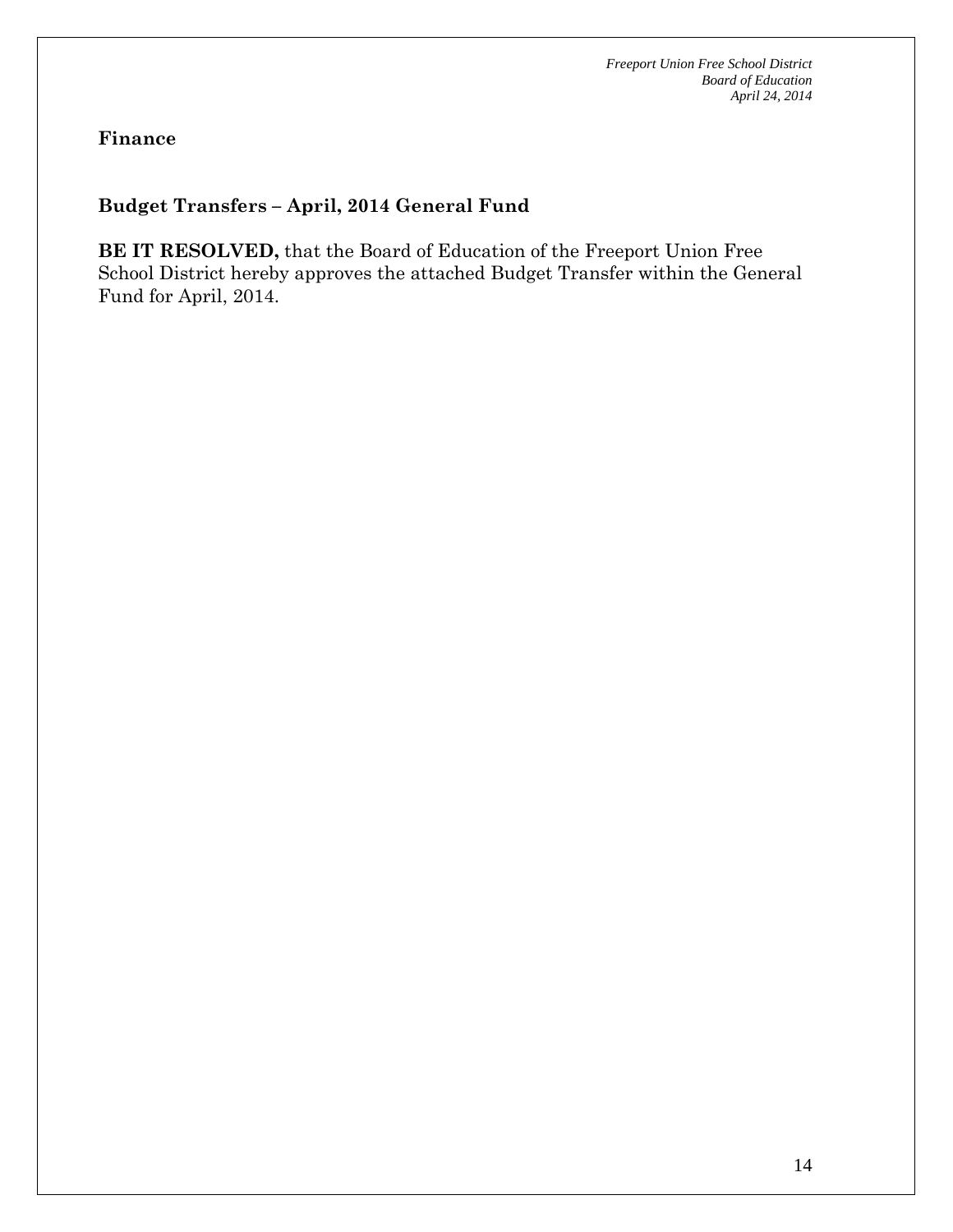**Finance**

# **Adoption of the 2014-2015 Proposed Expenditure Budget**

**BE IT RESOLVED,** by the Board of Education of the Freeport Union Free School District, that the proposed Expenditure Budget for the 2014-2015 School Year in the amount of **\$162,358,708** is hereby adopted.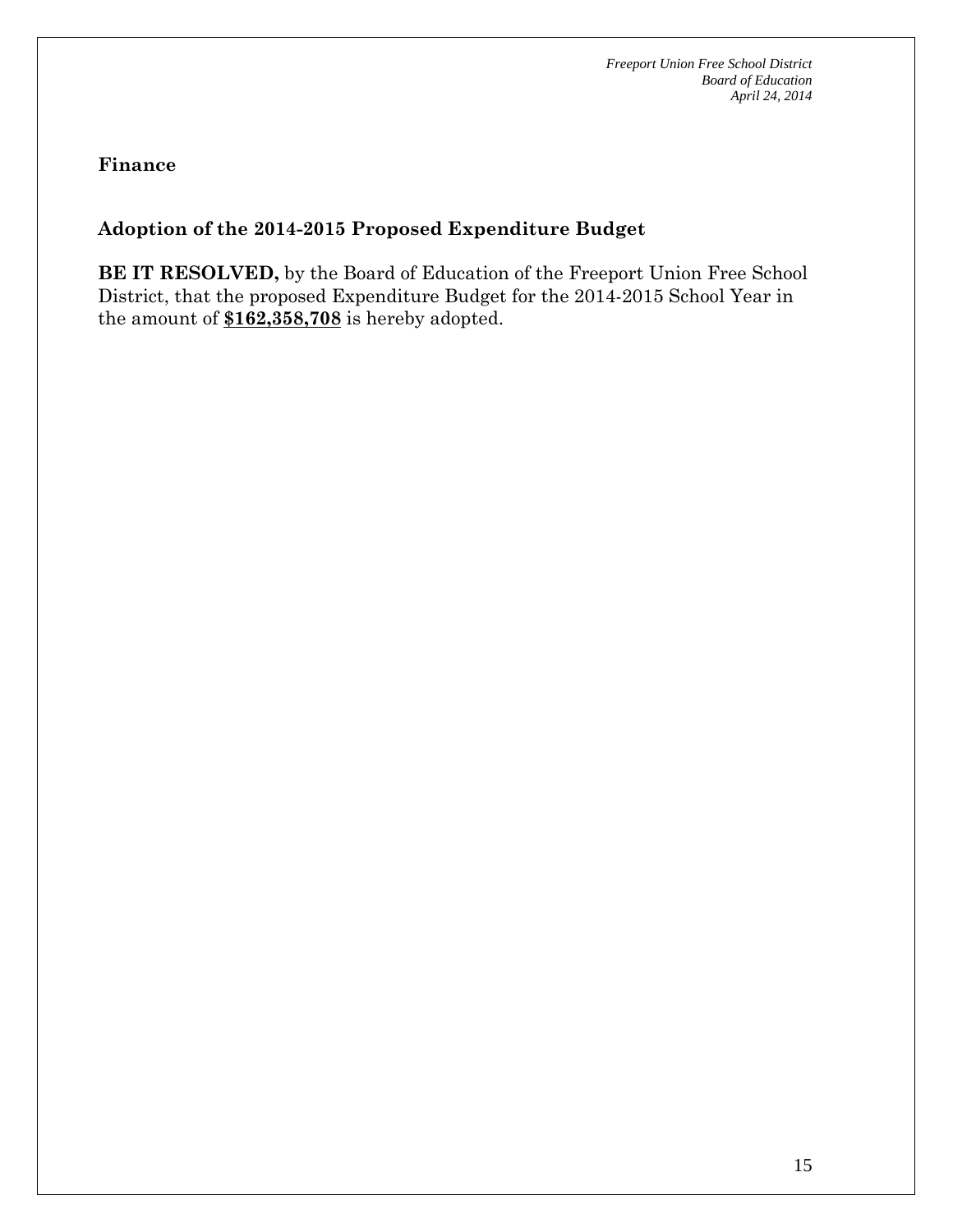**Finance**

# **BOCES Administrative Operations Budget Vote**

**WHEREAS**, the Board of Cooperative Education Services of Nassau County (hereinafter "BOCES") has proposed and presented its Proposed Administrative Operations Budget for the 2014/2015 school year (July 1, 2014 through June 30, 2015), now therefore:

**BE IT RESOLVED**, that the BOCES tentative administrative budget for the 2014/2015 school year in the amount of nineteen million, eight hundred ninetythree thousand, nine hundred fifty five dollars (**\$19,893,955)** be, and hereby is **APPROVED** by Board of Education of the Freeport Union Free School District.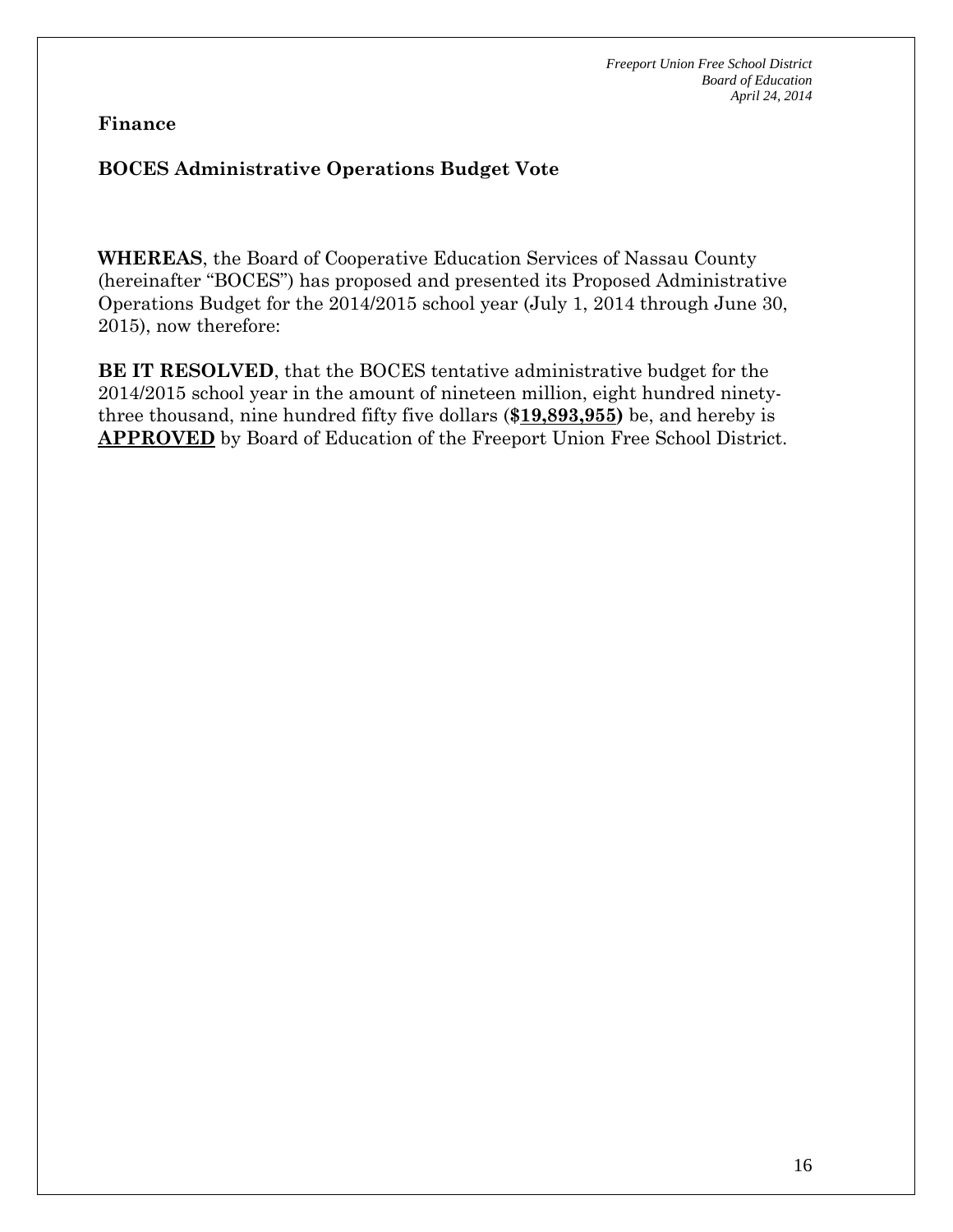## **Finance**

## **BOCES Trustee Election**

**BE IT RESOLVED**, that the Board of Education of the Freeport Union Free School District hereby casts one vote each for **three vacant seats** on the Nassau BOCES Board:

1. Deborah Ann Coates, East Meadow UFSD 2. Eric B. Schultz, Plainview-Old Bethpage CSD 3. William P. Stris, Valley Stream CHSD 4. Stephen B. Witt, Hewlett-Woodmere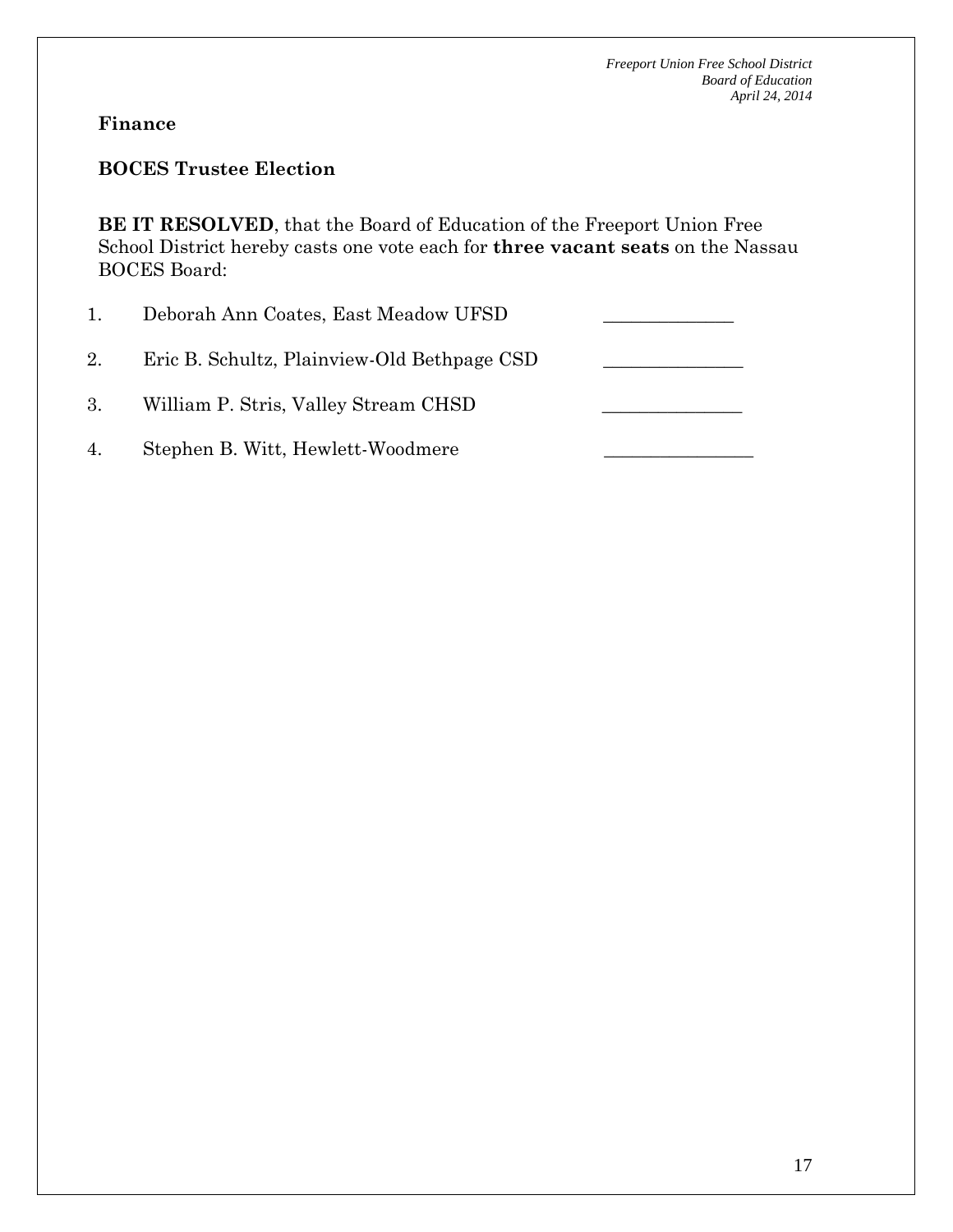**Finance**

### **Acceptance of Scholarships**

**BE IT RESOLVED**, that the Board of Education of the Freeport Union Free School District hereby accepts with gratitude two scholarships to be known as the "Matthew Taylor Improvement Scholarship". These scholarships will be awarded to one male and one female student in the amount of \$200 each. The students will not be selected from the top 100 and they have shown academic improvement, want to further their education and are in need of financial assistance. These scholarships are made available through individual donation and the efforts of Matthew Taylor.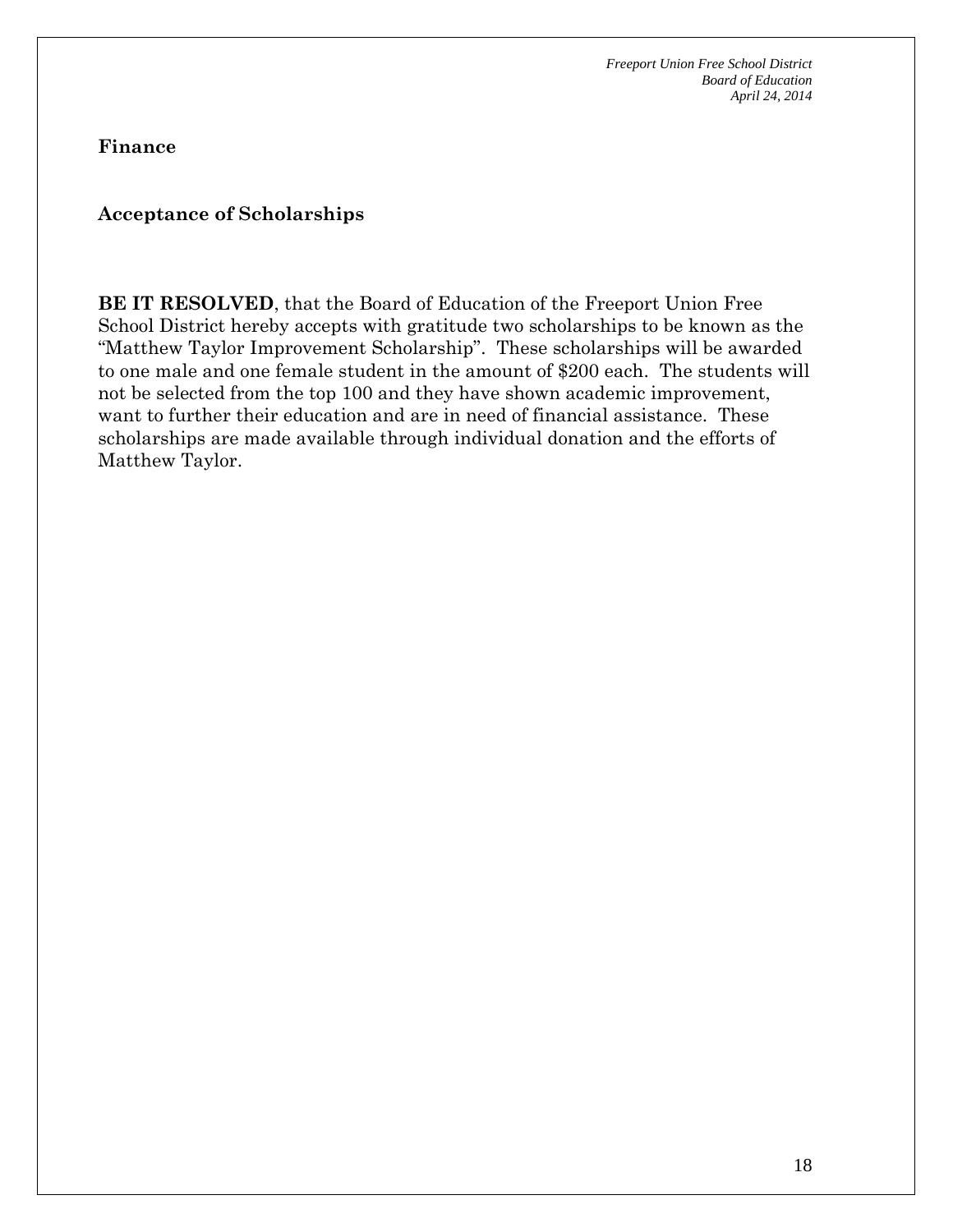### **Finance**

### **Acceptance of Scholarships**

**BE IT RESOLVED**, that the Board of Education of the Freeport Union Free School District hereby accepts with gratitude two scholarships to be known as the "Richard and Doris Baumann Memorial Scholarship". These scholarships will be awarded to one male and one female student who demonstrate financial need, has overcome educational hardship and will be going on to higher education in September. The students will each receive \$1,000. This generous scholarship is from Baumann Bus Company which has been serving children throughout Long Island for more than 50 years.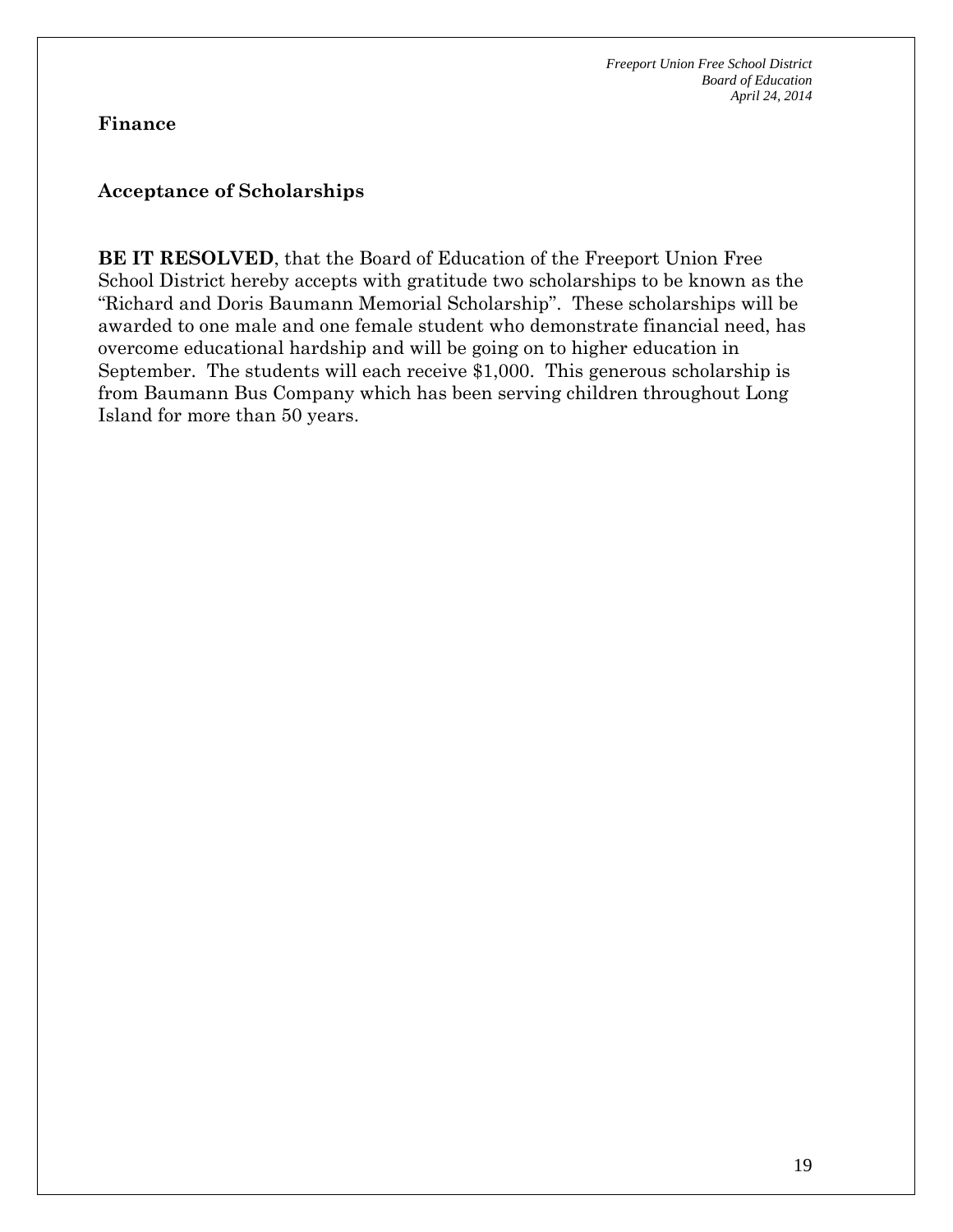**Finance**

### **Acceptance of a Scholarship**

**BE IT RESOLVED**, that the Board of Education of the Freeport Union Free School District hereby accepts with gratitude a scholarship to be known as the "In Honor of Julia N. Abreu Ramos Scholarship". The scholarship will be in the amount of \$250 and will be presented to a college bound young woman, based on academic achievement and community service. This scholarship is made possible by the family of Julia N. Abreu Ramos.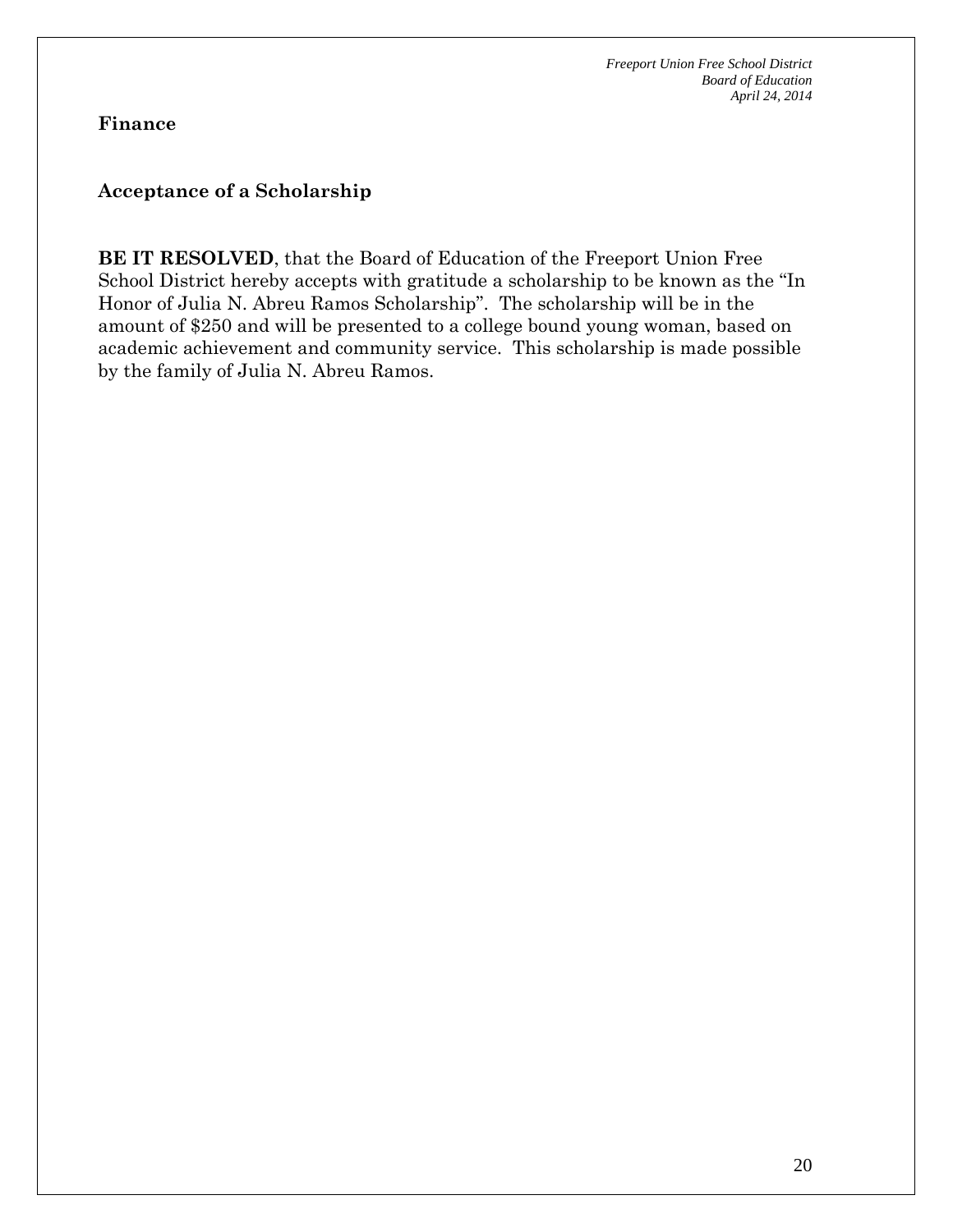**Finance**

## **Authorization to Sign an Agreement**

**BE IT RESOLVED,** that the Board of Education of the Freeport Union Free School District hereby authorizes the Superintendent (or his designee) to execute an agreement with Hofstra University for the 2014 Freeport High School Commencement to be held at the David S. Mack Sports Complex at Hofstra University on Friday, June 27, 2014.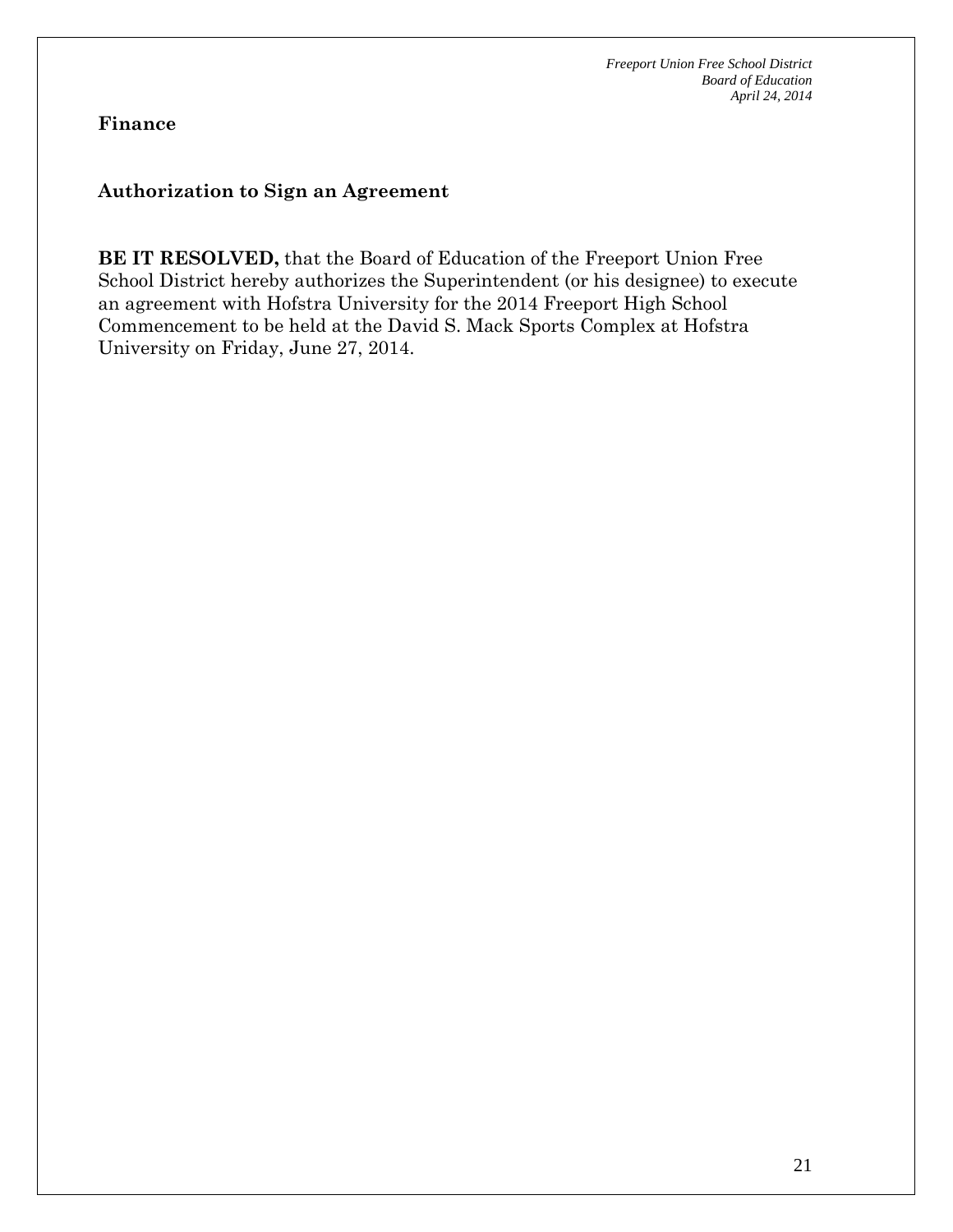## **Finance**

# **Appointment of Sound Actuarial Consulting**

**BE IT RESOLVED** that the Board of Education of the Freeport Union Free School District hereby appoints Sound Actuarial Consulting, LLC, to conduct an actuarial study for Worker's Compensation Liability for the district as of June 30, 2014. This study is necessary to remain in compliance with GASB10 requirements and will be conducted for the proposed fee of \$6,500.